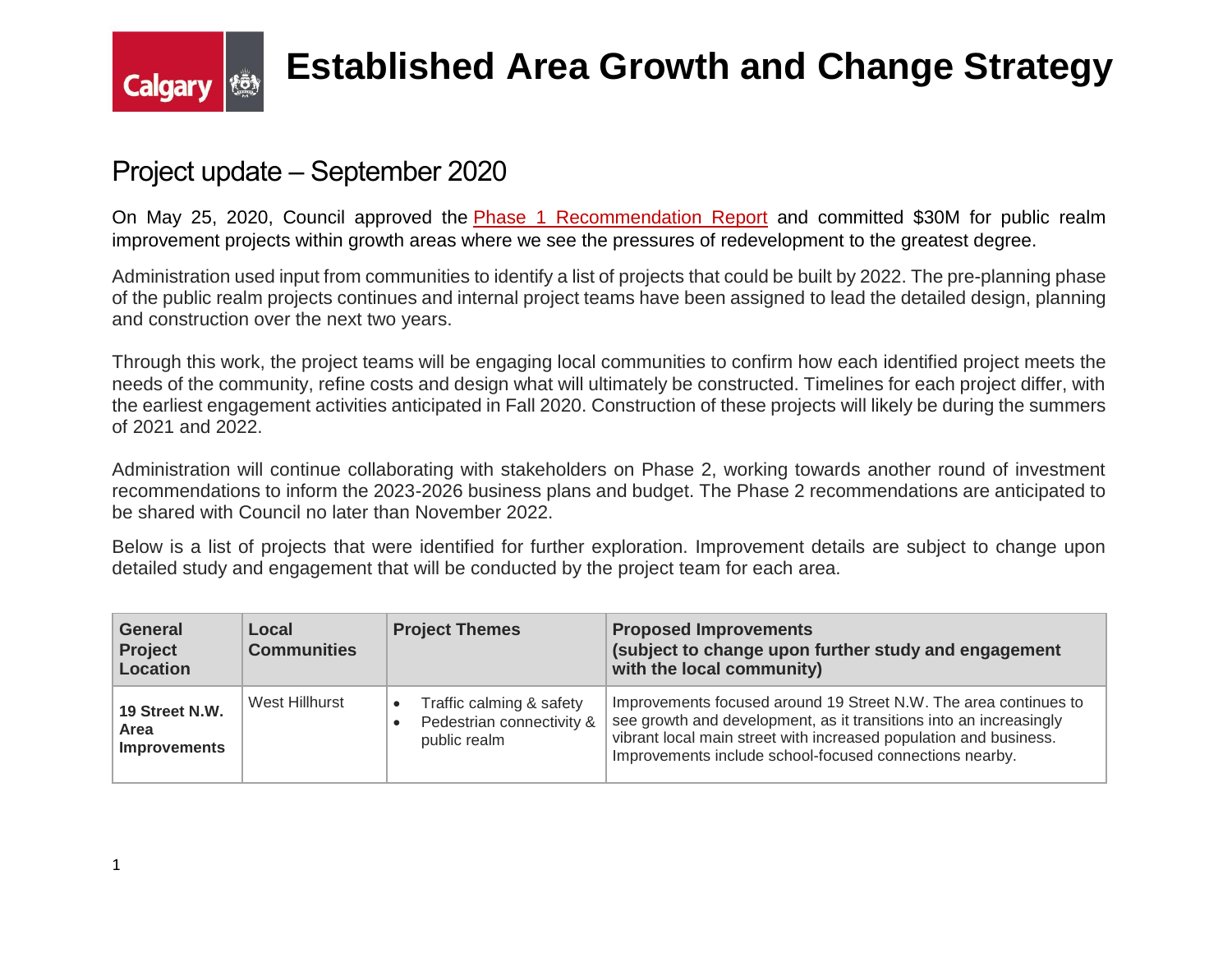# **Calgary**

## **Established Area Growth and Change Strategy**

| 26 Avenue S.W.<br>Corridor<br><b>Improvements</b>                             | <b>Bankview</b><br>Killarney/Glengarry<br>South Calgary | $\bullet$<br>$\bullet$                           | Traffic calming & safety<br>Pedestrian connectivity &<br>public realm                                                     | The 26 Avenue S.W. corridor has been identified as a key area for<br>investment due to redevelopment and growth in adjacent communities.<br>Investments in traffic calming, intersection upgrades and the public<br>realm will give growing communities a safer and more attractive<br>corridor to access local services. |
|-------------------------------------------------------------------------------|---------------------------------------------------------|--------------------------------------------------|---------------------------------------------------------------------------------------------------------------------------|---------------------------------------------------------------------------------------------------------------------------------------------------------------------------------------------------------------------------------------------------------------------------------------------------------------------------|
| 40 Avenue N.<br><b>Placemaking</b><br>and Pedestrian<br><b>Improvements</b>   | Greenview<br><b>Highland Park</b>                       | $\bullet$<br>$\bullet$<br>$\bullet$              | Pedestrian connectivity &<br>public realm<br>Park & recreation<br>Public space<br>programming                             | Investments in a temporary park on 40 Avenue and Centre Street N.,<br>missing sidewalk links, traffic calming and intersection improvements.<br>Opportunity to align this investment with other projects underway in<br>the area.                                                                                         |
| <b>Balmoral</b><br><b>Circus</b><br><b>Improvements</b>                       | Mount Pleasant<br><b>Tuxedo Park</b>                    | $\bullet$<br>$\bullet$                           | Park & recreation<br>Public space<br>programming                                                                          | Renewed park space at 2 Street and 19 Avenue N.W. was identified<br>by the community as a key placemaking anchor in a high-growth area.                                                                                                                                                                                   |
| <b>Bridgeland</b><br><b>TOD Active</b><br><b>Modes</b><br><b>Improvements</b> | <b>Bridgeland</b>                                       | $\bullet$<br>$\bullet$                           | Pedestrian connectivity &<br>public realm<br>Park & recreation                                                            | Investment in pathway connectivity and resolving safety issues for<br>pedestrians and cyclists around the Bridgeland LRT Station and<br>connecting the sidewalk and pathway network.                                                                                                                                      |
| <b>Buckmaster</b><br><b>Park Area</b><br><b>Improvements</b>                  | <b>Bankview</b>                                         | $\bullet$<br>$\bullet$<br>$\bullet$<br>$\bullet$ | Traffic calming & safety<br>Pedestrian connectivity &<br>public realm<br>Park & recreation<br>Public space<br>programming | Investment in Buckmaster Park in Bankview will improve the public<br>realm in this high growth neighbourhood.<br>The park will be the centrepiece of an upgraded public realm in the<br>area, focused on sidewalk missing links and traffic calming to improve<br>connectivity and safety.                                |
| <b>Hillhurst</b><br><b>Sunnyside Hub</b><br>Area<br><b>Improvements</b>       | <b>Hillhurst</b><br><b>West Hillhurst</b>               | $\bullet$<br>$\bullet$<br>$\bullet$<br>$\bullet$ | Traffic calming & safety<br>Pedestrian connectivity &<br>public realm<br>Park & recreation<br>Public space<br>programming | Investment in park amenities and connectivity around the community<br>hub site, including the possibility of additional programming on the site<br>and connections across 5 Avenue N.W.<br>This work also will look at improvements to pedestrian mobility and<br>safety along 14 Street N.W. nearby.                     |